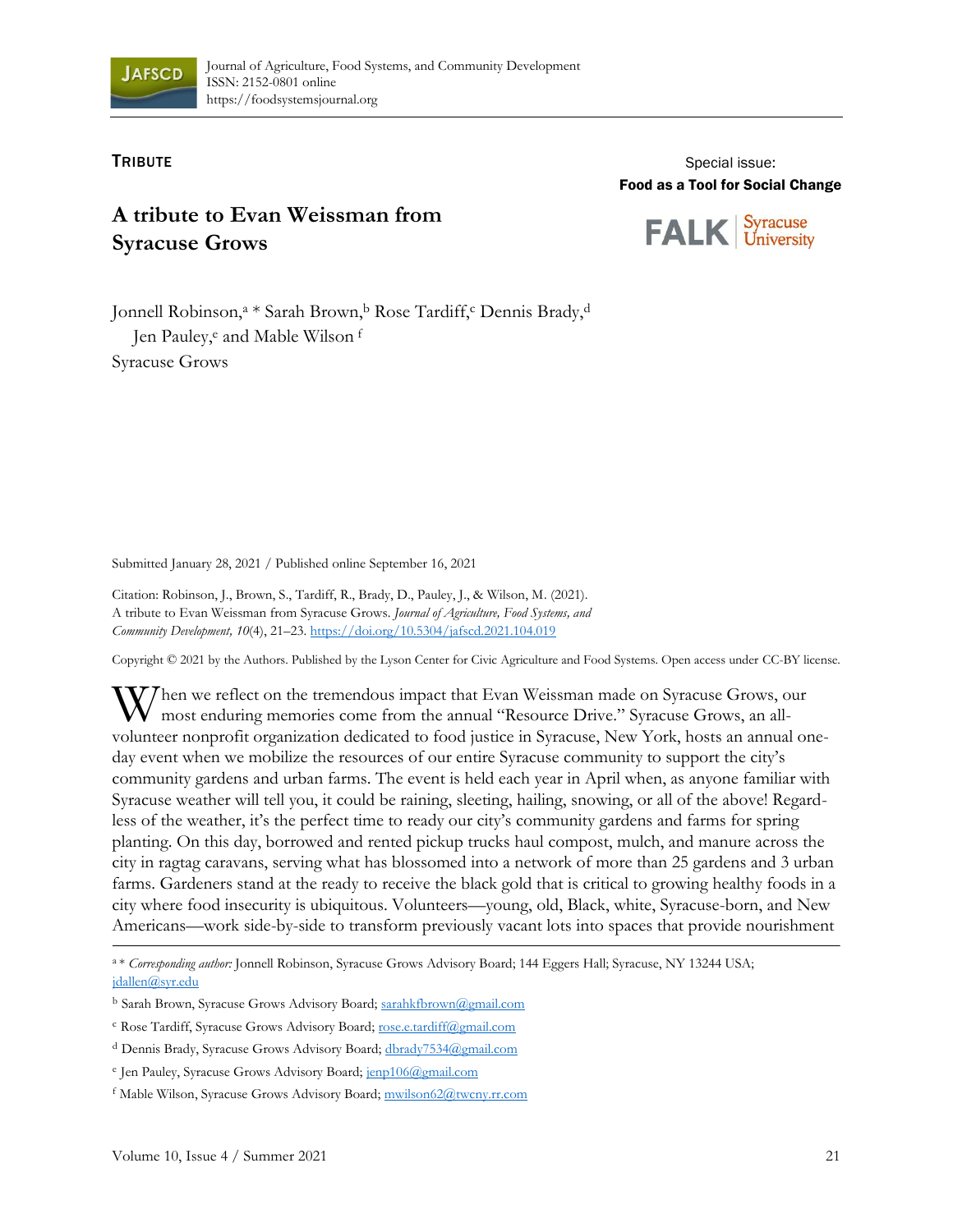Photo 1. Evan Weissman Working with Neighbors and Students to Build Raised Garden Beds at the Syracuse Northeast Community Center in 2015



Photo courtesy of Syracuse Grows.

Harvest Dinner

## Photo courtesy of Syracuse Grows.

Photo 2. Evan Weissman Grilling at the 2012 Syracuse Grows

Photo courtesy of Syracuse Grows.

and camaraderie. When it's time to break for lunch, volunteers with dirt-stained hands share in a meal, donated by local restaurants, and assess the day's progress. It's community building at its most authentic, and an event of which we are proud.

Evan relished the Syracuse Grows annual Resource Drive. Grinning widely, he dutifully reported to the volunteer assignment table each year, joyful to take on whichever task needed doing. During our organization's first Resource Drive, in 2008, Evan designed and led construction for the Westcott Community Garden, where he and his family now have gardened with friends and neighbors for over a decade. Some years he would tirelessly shovel compost into trucks at the Southwest Community Farm. In 2015, he enlisted his Food Studies students to help the Northeast Community Center build a new garden. He certainly was at home with a pitchfork or a hammer in hand. On many occasions, his three children were in tow. His kids are no strangers to Syracuse Grows harvest dinners, workshops, and fundraisers, each having participated nearly since their birth.

Although he reveled in the Resource Drive, as a founder and board member Evan understood that much of the work that goes into building a grassroots movement is thankless but essential. Whether he

was facilitating a neighborhood meeting, registering Syracuse Grows with the IRS, or manning the barbecue at a community harvest dinner, Evan was willing to do the real work behind food activism. As a research professor at a private institution, he readily acknowledged his privilege—and then set about leveraging that privilege on behalf of the wider community. He finagled food preservation workshops in the university teaching kitchens and encouraged scores of students to connect food justice theory to practice. For Evan, food was the medium by which he brought people together to tackle injustice;